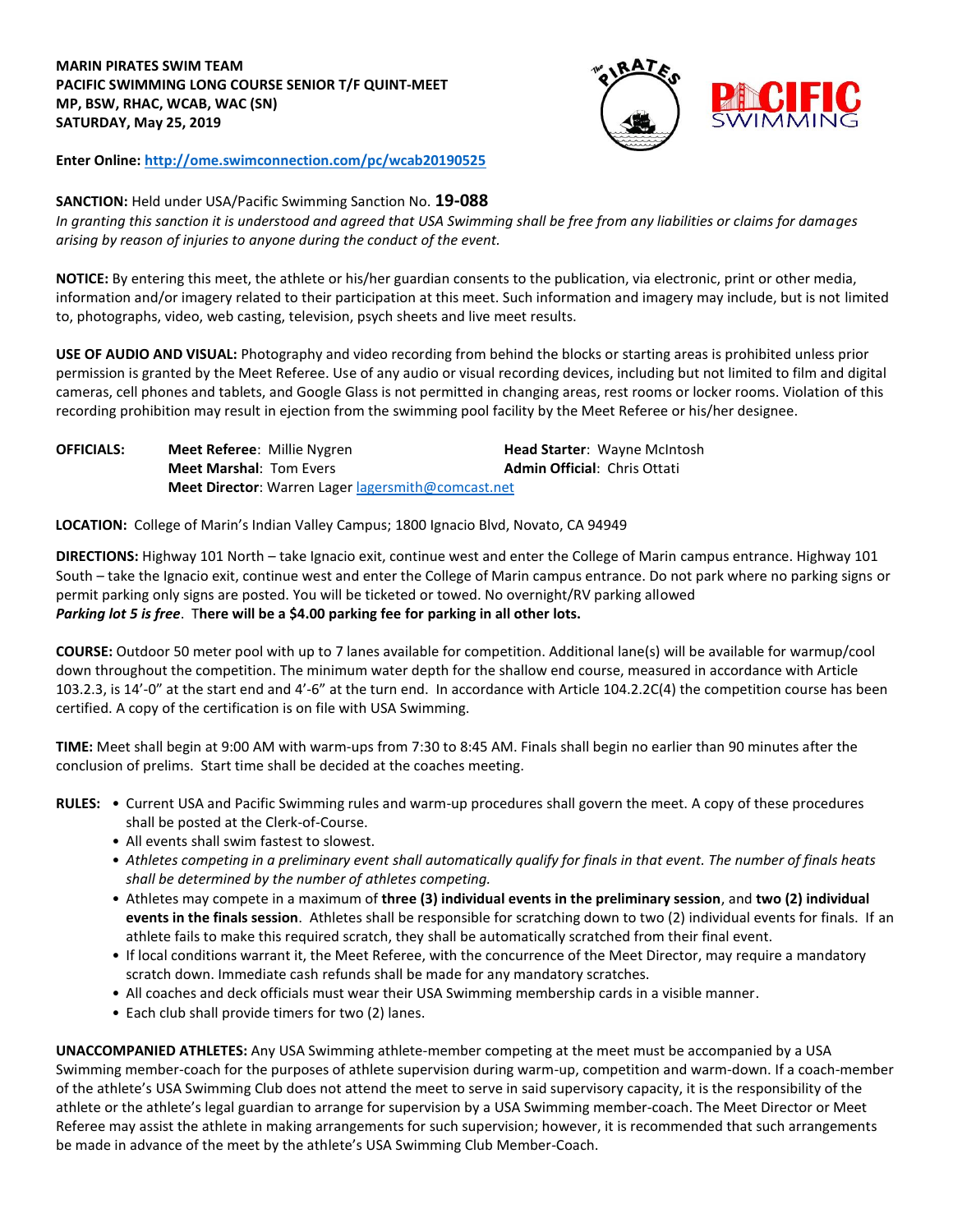**RACING STARTS:** Athletes must be certified by a USA Swimming member-coach as being proficient in performing a racing start, or must start the race in the water. It is the responsibility of the athlete or the athlete's legal guardian to ensure compliance with this requirement.

**RESTRICTIONS:** • Smoking and the use of other tobacco products is prohibited on the pool deck, in the locker rooms, in spectator

- seating, on standing areas and in all areas used by athletes, during the meet and during warm-up periods.
- Sale and use of alcoholic beverages is prohibited in all areas of the meet venue.
- No glass containers are allowed in the meet venue.
- No propane heater is permitted except for snack bar/meet operations.
- All shelters must be properly secured.
- Deck Changes are prohibited.

• Destructive devices, to include but not limited to, explosive devices and equipment, firearms (open or concealed), blades, knives, mace, stun guns and blunt objects are strictly prohibited in the swimming facility and its surrounding areas. If observed, the Meet Referee or his/her designee may ask that these devices be stored safely away from the public or removed from the facility. Noncompliance may result in the reporting to law enforcement authorities and ejection from the facility. Law enforcement officers (LEO) are exempt per applicable laws.

• Coach's canopies only shall be allowed on the pool deck. Team areas can be set up on the bleachers.

• Operation of a drone, or any other flying apparatus, is prohibited over the venue (pools, athlete/coach areas, spectator areas and open ceiling locker rooms) any time athletes, coaches, officials and/or spectators are present

**ELIGIBILITY:** • Athletes must be current members of USA Swimming and enter their name and registration number on the meet entry card as they are shown on their Registration Card. If this is not done, it may be difficult to match the athlete with the registration and times database. The meet host shall check all athlete registrations against the SWIMS database and if not found to be registered, the Meet Director shall accept the registration at the meet (a \$10 surcharge shall be added to the regular registration fee). Duplicate registrations shall be refunded by mail.

• Disabled athletes are welcome to attend this meet and should contact the Meet Director or Meet Referee regarding special accommodations.

• Meet is open to all qualified athletes who shall be attending high school in fall 2019, or older, and are registered with BSW, MP, RHAC, WAC, or WCAB. Qualified athletes who are unattached, but participating with BSW, MP, RHAC, WAC, or WCAB are eligible to enter the meet.

• Entries with "NO TIME" shall be accepted.

**ENTRY FEES:** \$7.50 per individual event plus \$10.00 per athlete participation fee. Entries shall be rejected if payment is not sent at time of request.

**ONLINE ENTRIES:** To enter online go to: **<http://ome.swimconnection.com/pc/wcab20190525>** to receive an immediate entry confirmation. This method requires payment by credit card. Swim Connection LLC charges a processing fee for this service, equal to \$1 per athlete plus 5% of the total Entry Fees. Please note that the processing fee is a separate fee from the Entry Fees. If you do not wish to pay the processing fee, enter the meet using a mail entry. *Entering online is a convenience, is completely voluntary, and is in no way required or expected of an athlete by Pacific Swimming***.** Online entries shall be accepted through **Wednesday, May 15, 2019, 2019.** 

**MAILED OR HAND DELIVERED ENTRIES:** Entries must be on the attached consolidated entry form. Forms must be filled out completely and printed clearly with athletes best time. Entries must be entered using the current Pacific Swimming procedure: and postmarked by midnight, **Monday, May 13**, or hand delivered by 6:30 p.m. on **Wednesday, May 15.** No late entries shall be accepted. No refunds shall be made, except mandatory scratch downs. Requests for confirmation of receipt of entries should include a self-addressed envelope.

## **Make check payable to:** Marin Pirates

**Mail entries or hand-deliver entries to:** Marin Pirates; 22 Corona Court, Novato, CA 94945

**CHECK-IN: Prelims:** This session shall be pre-seeded. Athletes shall not be required to check in.

**Finals:** This session shall be deck seeded. Athletes shall be responsible for scratching down to two (2) individual events for finals. If an athlete fails to make this required scratch with 15 minutes of the conclusion of finals, they shall be automatically scratched from their third event.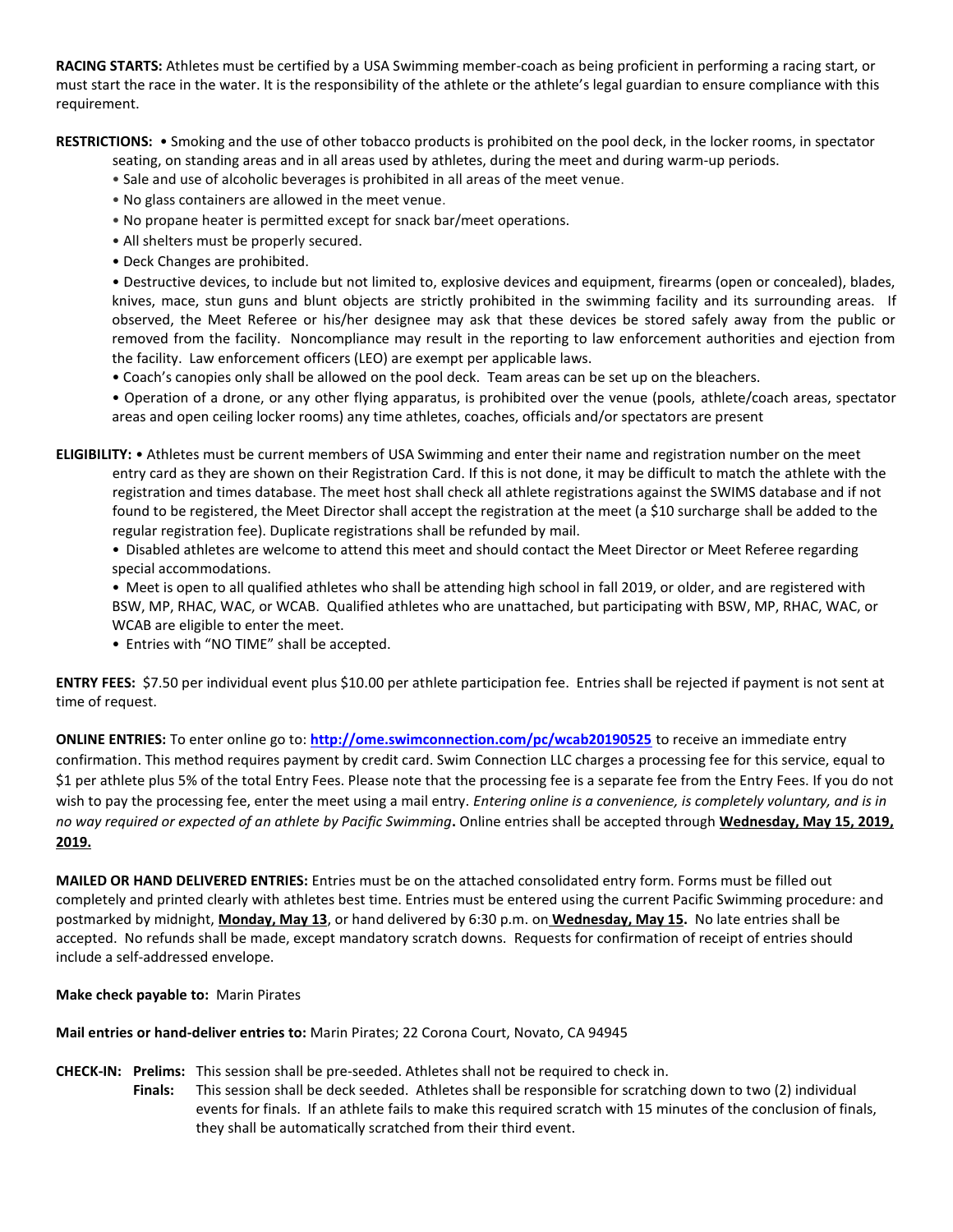SCRATCHES: Any scratches for the prelim session must be email to <u>coachtoddkrohn@gmail.com</u> by 10:00 AM on Friday, May 24<sup>th</sup>. Any athletes not reporting for or competing in a preliminary or final event that they have entered shall not be penalized.

## **AWARDS:** None.

#### **ADMISSION:** Free.

**HOSPITALITY:** Light hospitality for timers. Full hospitality for coaches and officials. Lunches will be provided for coaches and officials. *There will not be a snack bar*.

**SCORING:** Places in finals shall be scored to the top six (6) in each event. Individual scoring shall be 7-5-4-3-2-1

| <b>Girls Event #</b> | <b>Event</b> | <b>Boys Event #</b> |  |  |
|----------------------|--------------|---------------------|--|--|
| $\mathbf{1}$         | *800Free     | 2                   |  |  |
| 3                    | 200 Free     | 4                   |  |  |
| 5                    | 100 Back     | 6                   |  |  |
| 7                    | 100 Breast   | 8                   |  |  |
| 9                    | 200 Fly      | 10                  |  |  |
| 11                   | 50 Free      | 12                  |  |  |
| 13                   | *400 IM      | 14                  |  |  |
| 15                   | 100 Free     | 16                  |  |  |
| 17                   | 200 Back     | 18                  |  |  |
| 19                   | 200 Breast   | 20                  |  |  |
| 21                   | 400 Free     | 22                  |  |  |
| 23                   | 100 Fly      | 24                  |  |  |
| 25                   | 200 IM       | 26                  |  |  |
|                      |              |                     |  |  |

#### **ORDER OF EVENTS**

\*The 1000 Free and 400 IM are timed final events and shall swim in the prelim session only.

. *10-minute breaks for athletes in back-to-back events shall be decided upon at the 8:45am coaches' meeting*